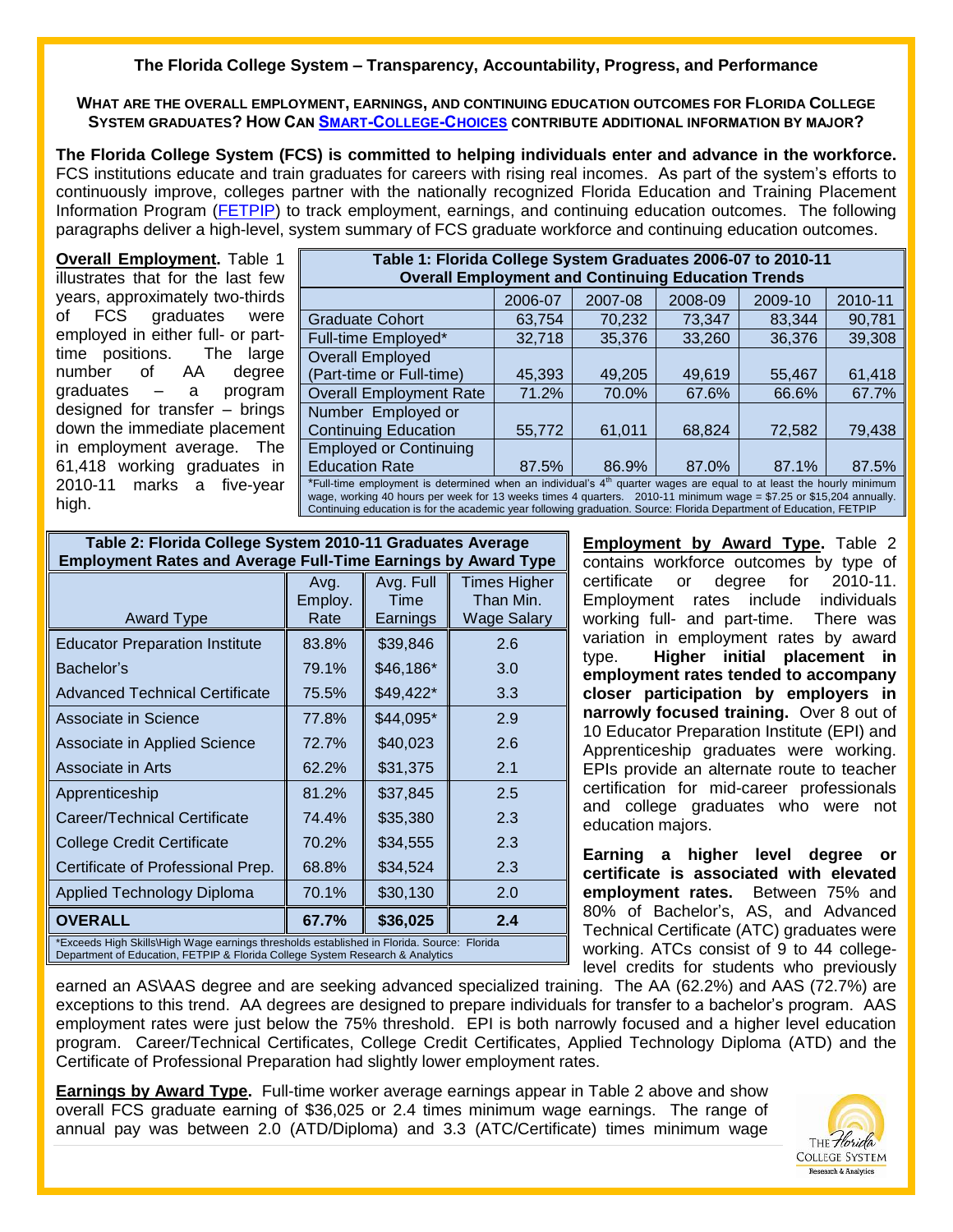

across the different categories of award. Figure 1 provides some perspective on the overall Florida College System graduate's earnings. According to the [Bureau of Labor](http://www.bls.gov/oes/current/oes_fl.htm)  [Statistics](http://www.bls.gov/oes/current/oes_fl.htm) ("BLS"; 2011) the annual median wage in Florida was \$30,763 and Florida's annual average wage was \$40,750. Note that BLS figures include workers with all level of experience. FCS graduates tend to include more entry level workers. Hence, **FCS wages compare favorably with those earned in the Florida marketplace.** 

**Generally, elevated wages accompany FCS graduates with higher levels of education and training**. Advanced Technical Certificate (\$49,422), Bachelor's (\$46,186), and AS (\$44,095) degree holders all earned above the \$41,932 high skills\high wage earnings thresholds established in Florida.

Table 3 shows the highest average annual earnings for selected award types which reinforces that the **subject matter studied impacts earnings**. Additionally, some of

these majors attract sizable numbers of **incumbent working adults seeking to upgrade their skills to adapt to changing technology or position themselves for advancement** (e.g., Fire Science Technology which mostly serves firefighters and Six Sigma Black Belt Certificate which focuses on continuous quality improvement management techniques that involves implementing analytical, measurement, and process control tools.)

| Table 3: Florida College System 2010-11 Graduates<br><b>Highest Average Annual Full-Time Wage by Award Type</b>     |                                    |               |               |          |                |  |  |  |
|---------------------------------------------------------------------------------------------------------------------|------------------------------------|---------------|---------------|----------|----------------|--|--|--|
|                                                                                                                     |                                    | <b>Number</b> | <b>Number</b> | Percent  | Est. Average   |  |  |  |
| <b>Award Type</b>                                                                                                   | Program                            | Completed     | Employed      | Employed | Annual FT Wage |  |  |  |
| <b>ATC</b>                                                                                                          | Nursing, RN                        | 21            | 18            | 85%      | \$61,992       |  |  |  |
| <b>AS</b>                                                                                                           | <b>Physician Assistant</b>         | 50            | 31            | 62%      | \$77,856       |  |  |  |
| AAS                                                                                                                 | Fire Science Technology            |               | 15            | 88%      | \$70,184       |  |  |  |
| Apprenticeship                                                                                                      | <b>Industrial Pipefitter</b>       | 26            | 19            | 73%      | \$46,312       |  |  |  |
| Career/Technical                                                                                                    | Aux. Law Enforcement Officer       | 15            | 14            | 93%      | \$87,068       |  |  |  |
| <b>CCC</b>                                                                                                          | Six Sigma Black Belt Certificate   | 26            | 21            | 80%      | \$67,056       |  |  |  |
| <b>ATD</b>                                                                                                          | <b>Medical Record Transcribing</b> | 68            | 34            | 50%      | \$33,728       |  |  |  |
| Source: Smart-College-Choices, Florida Department of Education FETPIP & Florida College System Research & Analytics |                                    |               |               |          |                |  |  |  |

**Overall Employed or Continuing Education.** Table 1 shows that overall **Florida College System graduates have fared relatively well during the recent recessionary period.** During the past five years, nearly 9 out of 10 graduates were either employed or continuing their education. The 2010-11 employment or continuing education rate of 87.5 percent matches the five year high.

**Employed or Continuing Education by Award Type.** Figure 2 on the following page shows the proportion of graduates who are either employed or continuing their education. While AA completers had the lowest employment rate, they also had the highest employed or continuing education rate of graduates pursuing their bachelor's degree. CPP completers had the lowest combined percentage of students working or going to school.

The preceeding paragraphs reinforce that higher levels of education and training are associated with elevated immediate post program employment and earnings outcomes. Additionally, what a student chooses to study impacts both employability and wages.

**Selected Related Resources.** Florida's [Career Cruiser,](http://www.fldoe.org/workforce/pdf/cruiser.pdf) [CHOICES Planner,](https://access.bridges.com/auth/login.do?sponsor=7) the [Occupational Outlook Handbook](http://www.bls.gov/ooh/) and [Petersons](http://www.petersons.com/college-search/college-programs-major-jobs.aspx) are some of the on-line resources available to explore career choices and related college majors. BLS (2012) identifies [High Wages After High School Without a Bachelor's Degree.](http://www.bls.gov/opub/ooq/2012/summer/art03.pdf) Counselors and advisors at local colleges and high schools can help.

[CollegeMeasures.org](http://www.collegemeasures.org/) is a partnership between the American Institutes for Research and the Matrix Knowledge Group. The website provides data tools aimed at improving higher education outcomes by providing easily accessed straightforward performance indicators for students, parents, and policy makers. Stakeholders can access useful information such as graduation, retention, and student loan default rates, by state, sector, and college.